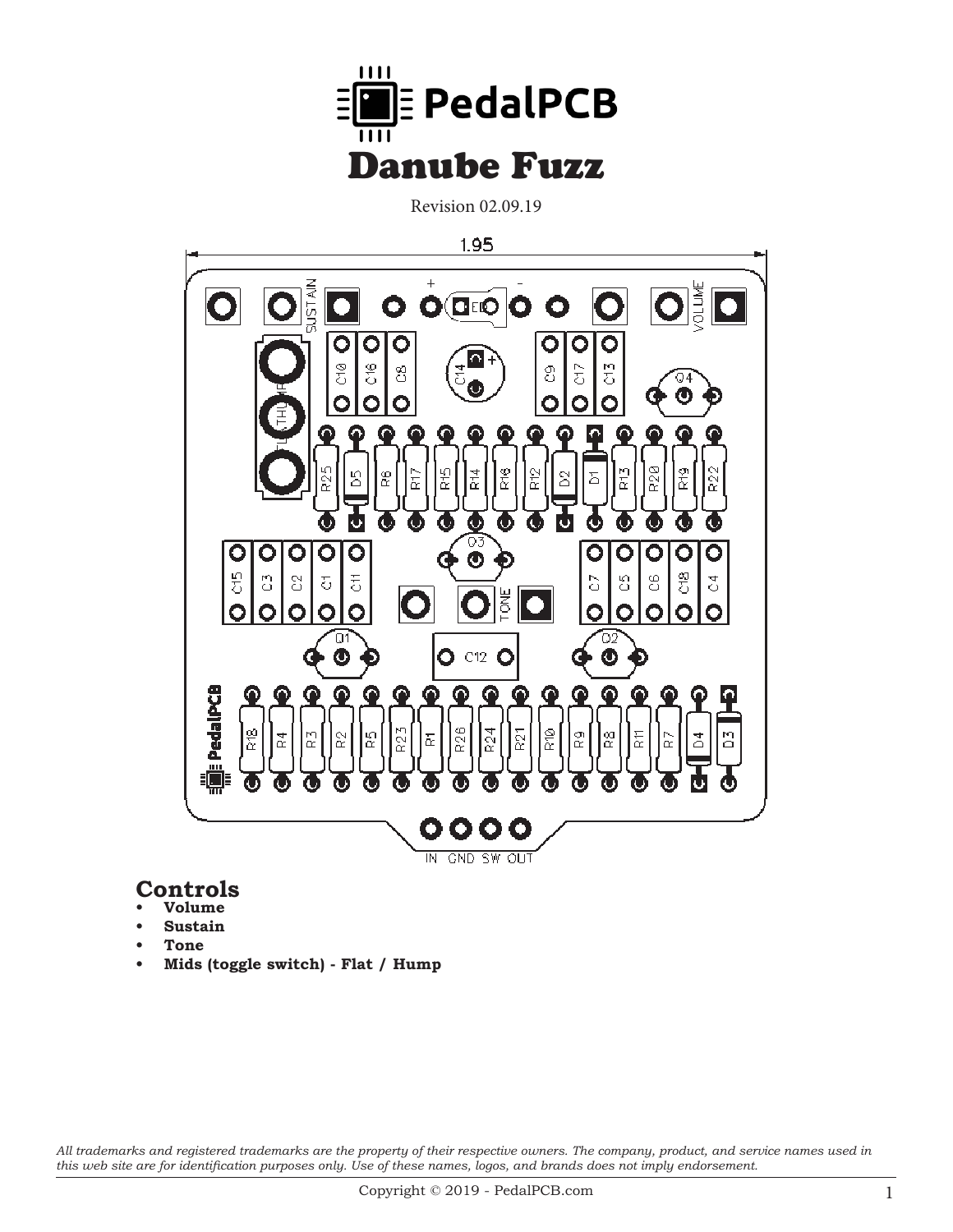

# Danube Fuzz

#### Parts List

CAPACITORS<br>C1 68n C1 68n<br>C2 560p C2 560p<br>C3 47n C3 47n<br>C4 100r C4 100n<br>C5 100n C5 100n<br>C6 560p 560p

C7 100n C8 100n<br>C9 560p C9 560p<br>C10 6n8 C10 6n8<br>C11 10n C11 10n<br>C12 330r C12 330n<br>C13 100n 100<sub>n</sub>

C14 100u C15 2n2 C16 6n8 C17 560p C18 100n

| <b>RESISTORS (1/4W)</b> |                  |  |
|-------------------------|------------------|--|
| R1                      | 33K              |  |
| R2                      | 100K             |  |
| R3                      | 470K             |  |
| R4                      | 10K              |  |
| R5                      | 200R             |  |
| R6                      | 820R             |  |
| R7                      | 10K              |  |
| R8                      | 56K              |  |
| R9                      | 470K             |  |
| R10                     | 10K              |  |
| R11                     | 200 <sub>R</sub> |  |
| R12                     | 10K              |  |
| R13                     | 100K             |  |
| R <sub>14</sub>         | 470K             |  |
| R15                     | 10K              |  |
| R16                     | 200R             |  |
| R17                     | 18K              |  |
| R18                     | 33K              |  |
| R19                     | 100K             |  |
| R20                     | 470K             |  |
| R21                     | 10K              |  |
| R22                     | 2K7              |  |
| R23                     | 1 M              |  |
| R24                     | 100R             |  |
| R25                     | 100R             |  |
| R26                     | 18K              |  |

|                | <b>TRANSISTORS</b> |
|----------------|--------------------|
| Q <sub>1</sub> | <b>BC550C</b>      |
| O <sub>2</sub> | <b>BC550C</b>      |
| O <sub>3</sub> | <b>BC550C</b>      |
| O4             | <b>BC550C</b>      |
| <b>DIODES</b>  |                    |
| D1             | 1N914              |
| D2             | 1N914              |
| DЗ             | 1N914              |

D3 1N914 D4 1N914 D5 1N5817

#### **POTENTIOMETERS**

| <b>B100K</b> |
|--------------|
| B50K         |
| A100K        |
|              |

## **SWITCHES**

SPDT (On/On)

*Common offboard components (enclosure, footswitch, jacks, etc) are not listed*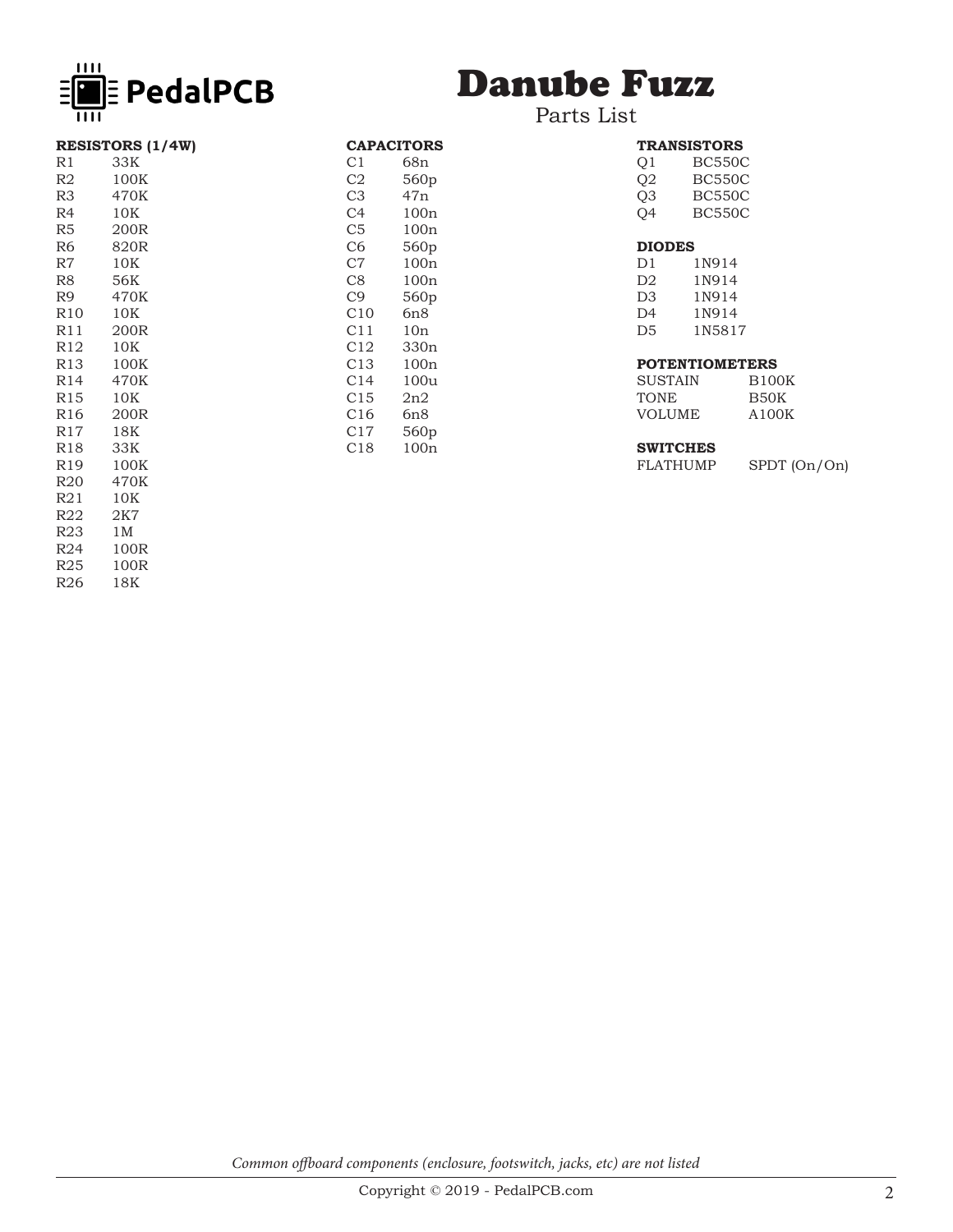

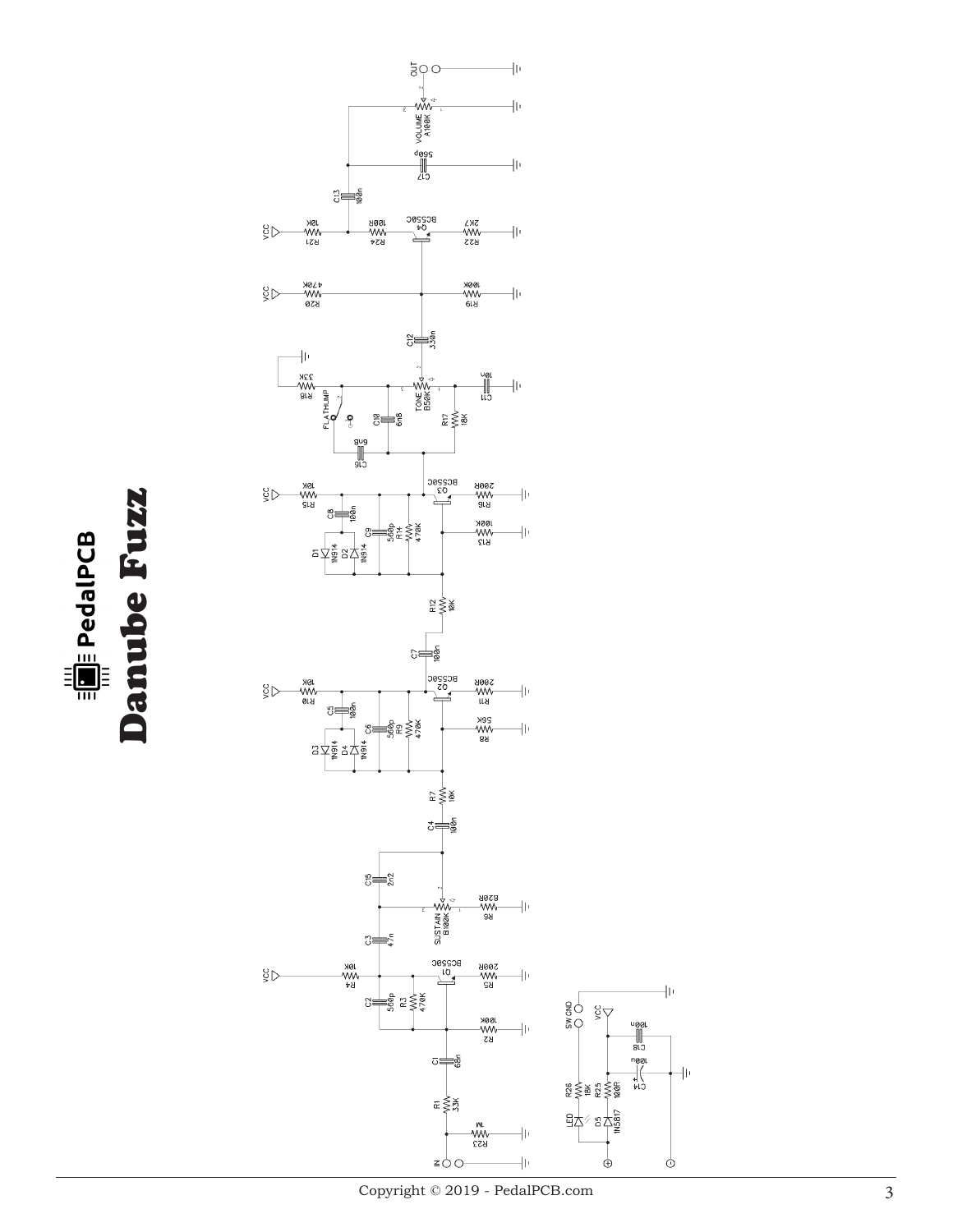



Wiring Diagram